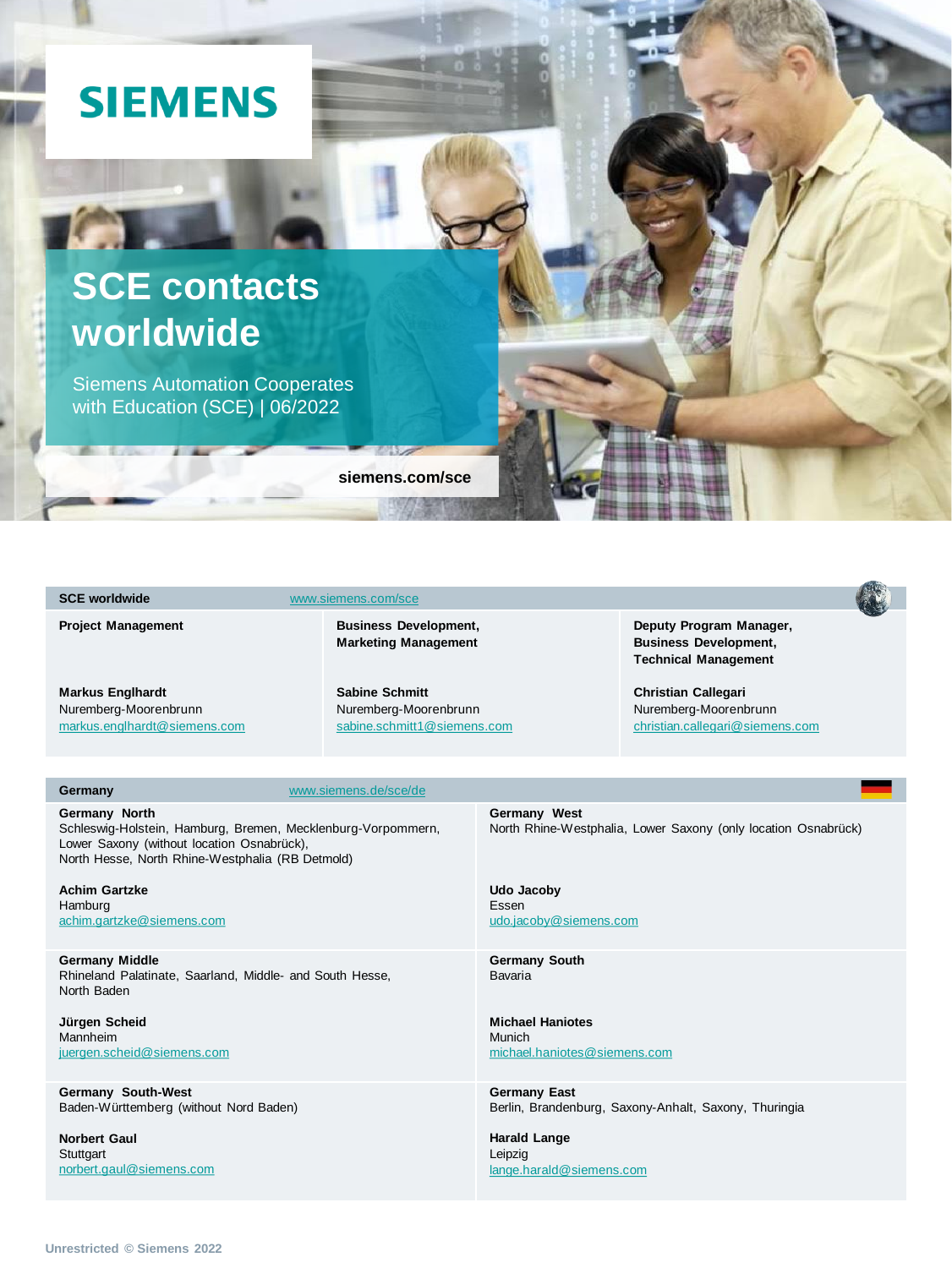## SCE contacts worldwide

| <b>Austria</b>                                                           | www.siemens.at/sce                                       |                                                              |                                              |
|--------------------------------------------------------------------------|----------------------------------------------------------|--------------------------------------------------------------|----------------------------------------------|
| Harald Koglbauer<br>Vienna<br>harald.koglbauer@siemens.com               |                                                          |                                                              |                                              |
|                                                                          |                                                          |                                                              |                                              |
| <b>Belgium / Luxembourg</b>                                              | www.siemens.be/sce                                       |                                                              |                                              |
| <b>Francis Gheldof</b><br>Huizingen<br>francis.gheldof@siemens.com       |                                                          |                                                              |                                              |
| <b>Brazil</b>                                                            | www.siemens.com.br/sce                                   |                                                              | $\bullet$                                    |
| Vitor Almeida Lima<br>Sao Paulo-SP<br>lima.vitor@siemens.com             |                                                          |                                                              |                                              |
| China                                                                    | www.siemens.com.cn/sce                                   |                                                              |                                              |
| Na Yuan<br>Beijing<br>na.yuan@siemens.com                                | <b>Zheng Wang</b><br>Beijing<br>wangzheng-wz@siemens.com | Jun Fan<br>Shanghai<br>fan.jun@siemens.com                   | Hao Zhang<br>Beijing<br>zhang.zh@siemens.com |
| <b>France</b>                                                            | www.siemens.fr/enseignement                              |                                                              |                                              |
| <b>Anne Steinberg</b><br>Saint-Denis Cedex<br>steinberg.anne@siemens.com |                                                          |                                                              |                                              |
| India                                                                    |                                                          |                                                              | $\circ$                                      |
| Soni Sachin<br>Thane<br>soni.sachin@siemens.com                          |                                                          |                                                              |                                              |
| <b>Israel</b>                                                            |                                                          |                                                              | <b>XX</b>                                    |
| <b>Daniel Peri</b><br>Rosh Ha ayin<br>daniel.peri@siemens.com            |                                                          |                                                              |                                              |
| <b>Italy</b>                                                             | www.siemens.it/sce                                       |                                                              |                                              |
| Raffaella Menconi<br>Milan<br>raffaella.menconi@siemens.com              |                                                          |                                                              |                                              |
| Japan                                                                    |                                                          |                                                              |                                              |
| Osamu Ito<br>Tokyo<br>osamu.ito@siemens.com                              |                                                          | <b>Helmut Wenisch</b><br>Tokyo<br>wenisch.helmut@siemens.com |                                              |
| <b>Mexico</b>                                                            |                                                          |                                                              |                                              |
| Diana Garcia<br>Mexico, D.F.<br>diana.garcia garcia@siemens.com          |                                                          |                                                              |                                              |
| <b>Netherlands</b>                                                       | www.siemens.nl/onderwijs                                 |                                                              |                                              |
| Jelle Zijderhand<br>Den Haag<br>jelle.zijderhand@siemens.com             |                                                          |                                                              |                                              |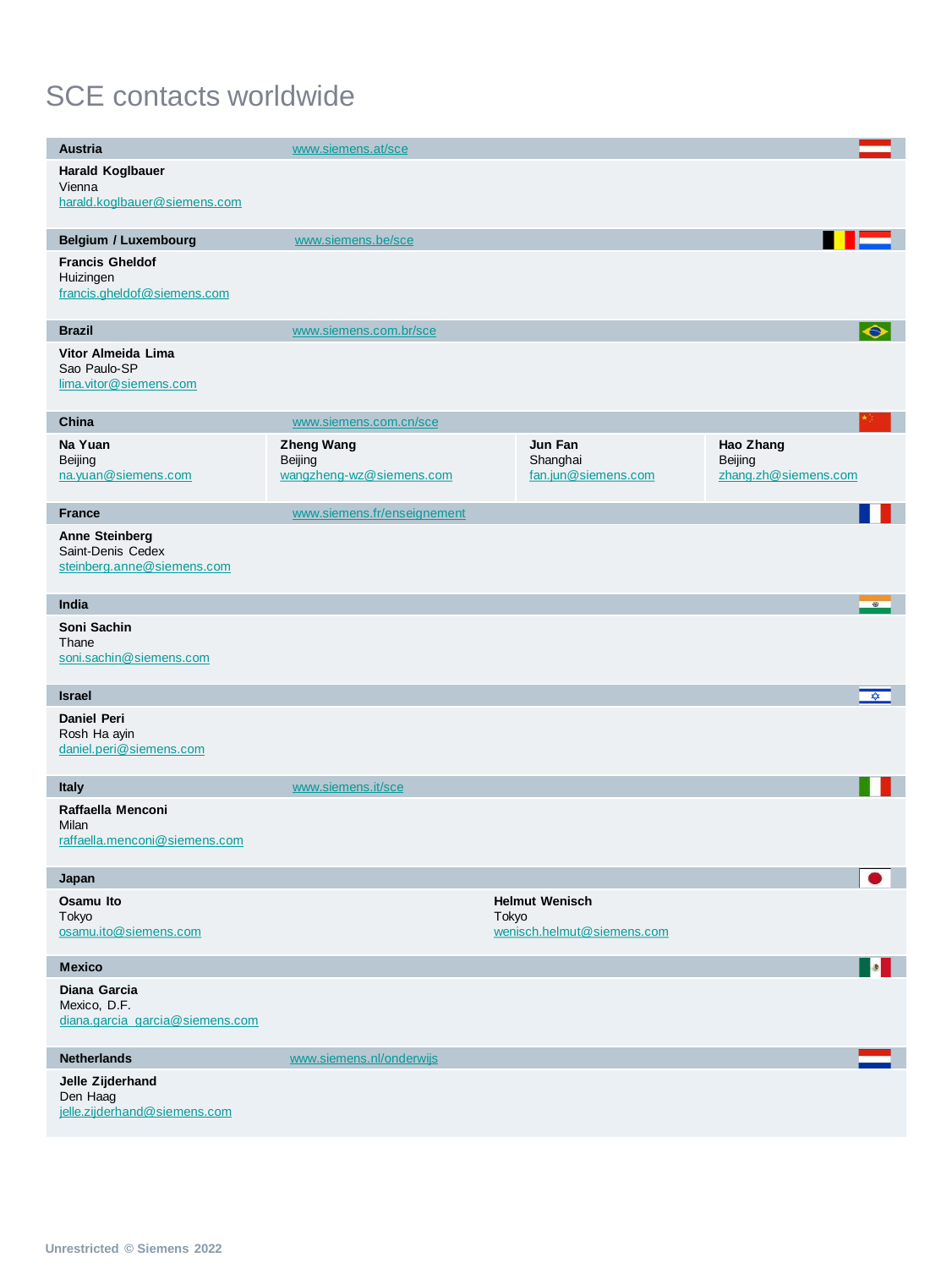## SCE contacts worldwide

| <b>Portugal</b>                                                                                    |                                                                                                                                | $^{\circ}$ |
|----------------------------------------------------------------------------------------------------|--------------------------------------------------------------------------------------------------------------------------------|------------|
| <b>Lara Simons</b><br>Amadora<br>lara.simons@siemens.com                                           |                                                                                                                                |            |
| <b>South Korea</b>                                                                                 |                                                                                                                                | $\bullet$  |
| MiJin Moon<br>Seoul<br>mijin.moon@siemens.com                                                      |                                                                                                                                |            |
| Spain / Andorra                                                                                    | www.siemens.es/sce                                                                                                             |            |
| <b>Daniel Garcia Martinez</b><br>Madrid<br>daniel.garcia_martinez@siemens.com / sce.es@siemens.com |                                                                                                                                |            |
| <b>Switzerland</b>                                                                                 | www.siemens.ch/sce                                                                                                             | ۰          |
| <b>Andreas Rohrbach</b><br>Zurich<br>andreas.rohrbach@siemens.com                                  |                                                                                                                                |            |
| <b>Taiwan</b>                                                                                      |                                                                                                                                | 卷          |
| Linda Liu<br>Taipei<br>linda.liu@siemens.com                                                       |                                                                                                                                |            |
| <b>Turkey</b>                                                                                      |                                                                                                                                | $C^*$      |
| Sermet Yanardag<br>Istanbul<br>sermet.yanardag@siemens.com                                         |                                                                                                                                |            |
| <b>USA</b>                                                                                         | www.usa.siemens.com/sce                                                                                                        |            |
| <b>Amanda Beaton</b><br><b>Norcross</b><br>amanda.beaton@siemens.com                               |                                                                                                                                |            |
| <b>Other Regions</b>                                                                               |                                                                                                                                |            |
| Search Siemens locations worldwide<br>siemens.com/automation/partners                              | If there is no local SCE contact person for your country, please get in contact with the local Siemens office in your country. |            |